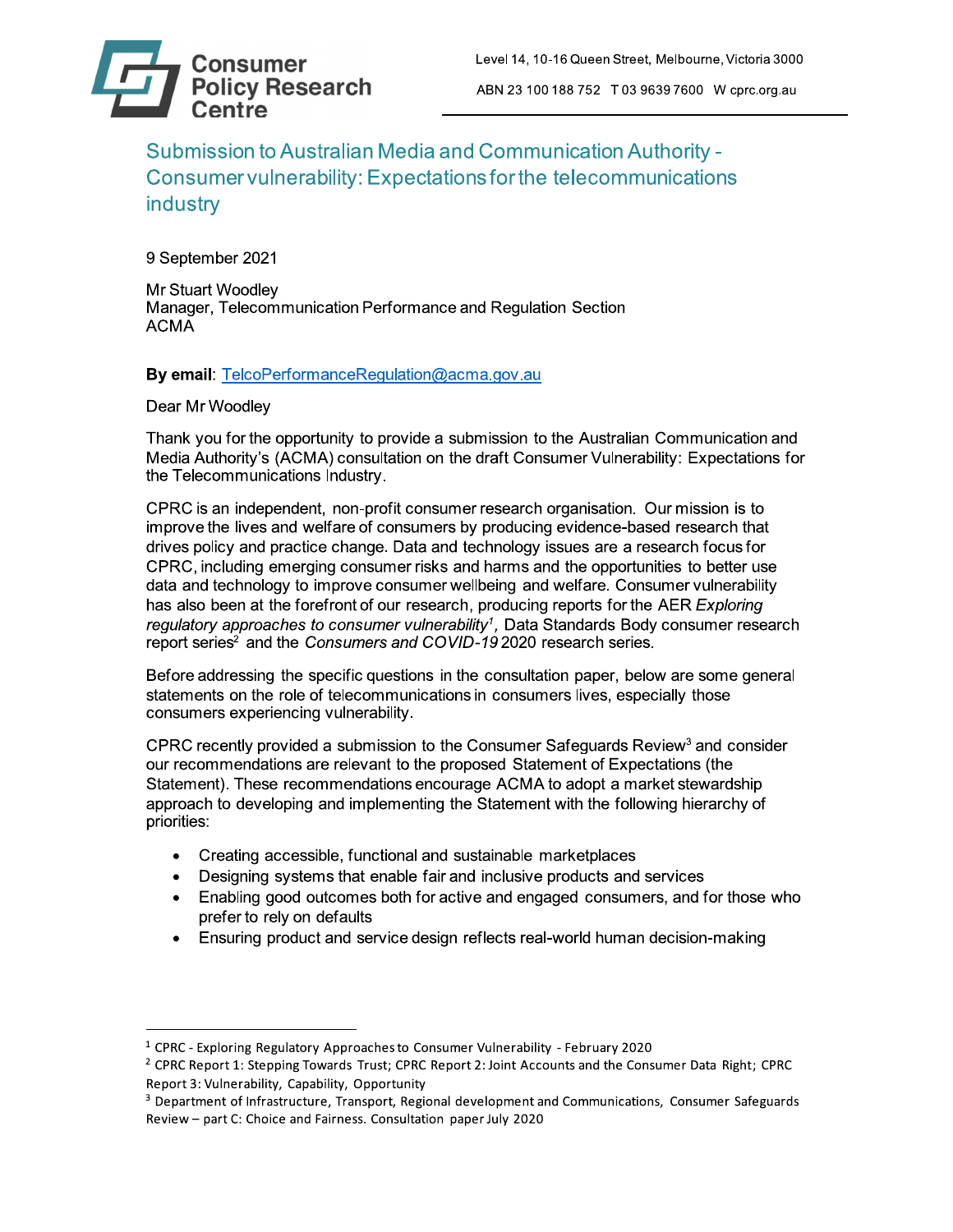

This may include activities such as undertaking user testing (including comprehension testing and ensure a focus on clear and independent advice) and ensuring inclusive design and communication options that are fit for purpose and adapted to people's needs.<sup>4</sup>

Without effective consumer protections and enhanced safeguards, the Statement will have limited success in improving outcomes. CPRC calls for the Department of Infrastructure, Transport, Regional Development and Communication to finalise Consumer Safeguards Review Part C: Choice and Fairness. It has been almost a year since submissions closed and nothing has progressed.

Telecommunications devices and services are essential services. Now is the time for the ACMA and industry to whole-heartedly embrace this fact and the elevated responsibility that comes with telecommunications services underpinning our communities and economy. These services connect people to their families, friends, employment and are a gateway for engaging with banking, shopping, and entertainment. This reliance across the community on these services is only more pronounced for people experiencing disadvantage or vulnerability, making affordability and accessibility paramount.

As such, CPRC would caution against any attempt to define certain products or level of service as essential and the rest as not. Doing so risks creating a two-tiered system and further disadvantaging consumers experiencing vulnerability. As the past 18 months have taught us, access to fast internet speeds and other telecommunication services are vital in our highly virtual environments. Consumers we spoke to in our qualitative research conducted between June and August 2020, confirmed, it is an essential part of their daily lives.

"The internet is essential. Like mobile phones and laptop - it is about having that level of connectivity. Especially as we are working from home a bit more." Melbourne, Victoria

"Netflix, that is my way of keeping my sanity. Working from home and two kids, two very young kids, that adds the extra level of complexity. So, Netflix is one way of entertainment." CALD, Victoria<sup>5</sup>

CPRC surveyed consumers between May and December 2020 about their experiences across the mortgage, energy, telecommunications, credit / finance, rental and insurance sectors. In May 2020, one in five consumers (21%) reported a negative experience (could not navigate the website or phone system, wait times too long, provider was unhelpful, or received poor service) with their telco provider. This increased to nearly one in three (29%) reporting a negative experience with their telco in August 2020. This was higher than any other sector. Concerningly, those seeking payment assistance were more likely to report a negative experience, with a peak of 85% of those seeking payment assistance reporting a negative experience with telecommunications providers in July, again the highest across sectors.<sup>6</sup>

The picture is worse for those consumers with a disability, 43% of consumers with a disability reported a negative experience in August 2020. Consumers with a disability

<sup>4</sup> CPRC, Submission to the Consumer Safeguards Review Part C: Choice and Fairness, 24 September 2020.

<sup>&</sup>lt;sup>5</sup> CPRC, Consumer Wellbeing Report Unpublished

 $6$  CPRC, Covid-19 and Consumers: From crisis to recovery. Monthly Policy Briefing - August Results. September 2020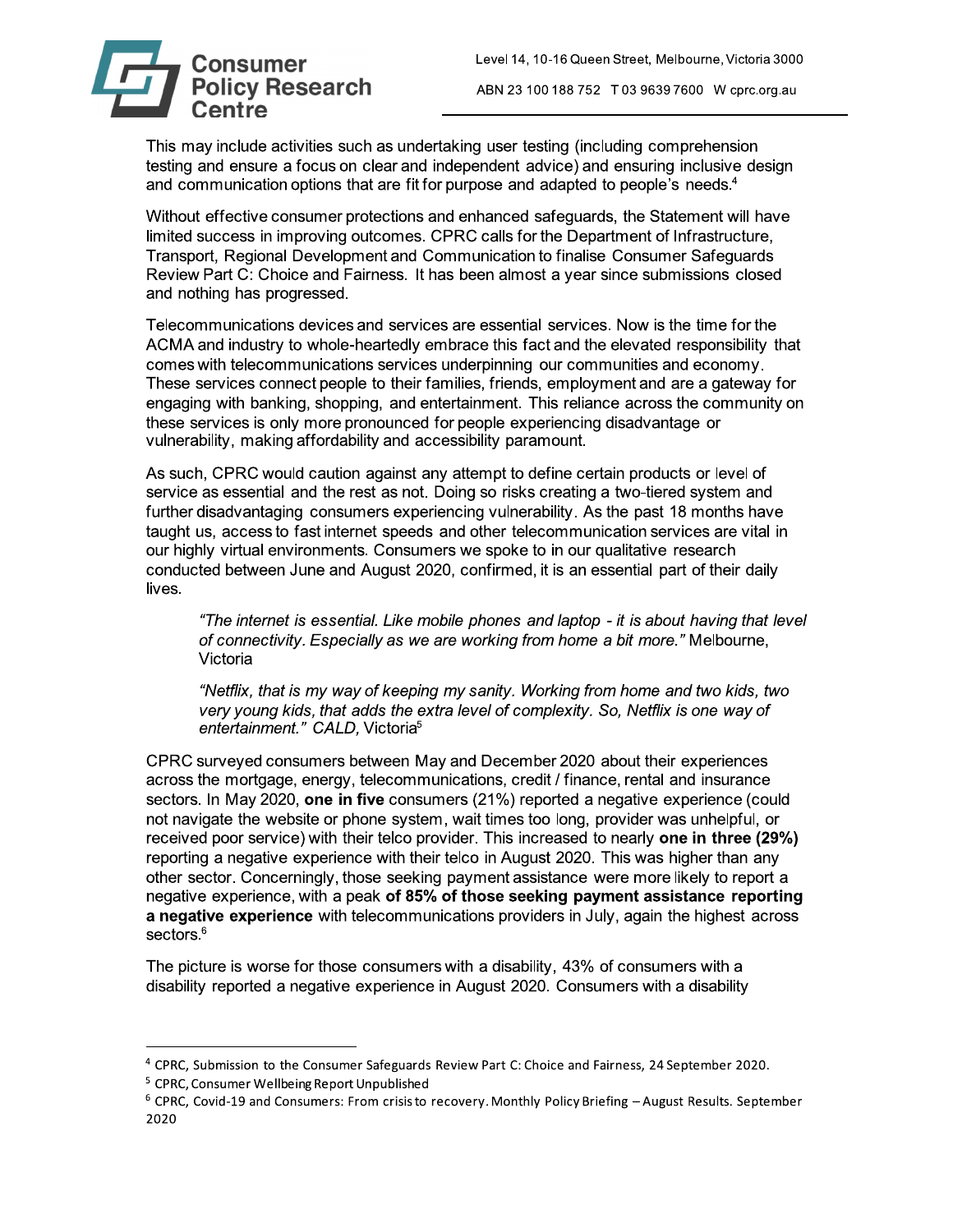

ABN 23 100 188 752 T 03 9639 7600 W cprc.org.au

reported higher rates of problems with their telco than the general population across a range of issues:

- 22% reported wait times on the phone or email were too long (vs 17% nationally)
- 16% reported difficulties navigating the website or phone system (vs 8% nationally)
- 13% reported their provider was unhelpful or provided poor service (vs 9% nationally)  $\bullet$
- 12% reported difficulties understanding how to contact their telco provider (vs 7%  $\bullet$ nationally)
- 12% reported unfair terms or conditions (vs 4% nationally)  $\bullet$
- 10% reported misleading information by their telco provider (vs 6% nationally).  $\bullet$
- 12% reported unfair terms or conditions (4% nationally).<sup>7</sup>

These findings signal an urgent need for significant improvements in service, support and practices of telecommunications providers, and particularly so when engaging with consumers experiencing vulnerability.

In terms of ACMA's role in leading the response and expectations of the industry in responding to vulnerability, our desktop research undertaken for the AER Exploring regulatory approaches to consumer vulnerability (2019) highlighted four general priorities for regulators when developing vulnerability strategies, which we believe are relevant to ACMA's work on this Statement, these include:

- Determining whether the regulatory response will focus on consumer empowerment  $\bullet$ or consumer protection, and whether interventions are required consumers-wide or targeted for particular groups
- Considering the application of vulnerability impact assessments to ensure regulatory  $\bullet$ decisions do not have profound, lasting repercussions for people in vulnerable circumstances (as per Ofgem)
- Ensuring products and services available in the market are safe and not disadvantaging consumers experiencing vulnerability by adopting inclusive design, user testing, and using product intervention powers
- Approaches to identifying and supporting consumers in vulnerable circumstances such as proactive identification and early intervention and ensuring flexible, targeted support is provided

ACMA has the opportunity to take a more inclusive approach to the development of policy and requiatory responses by more inclusively developing the remedies themselves with consumers experiencing vulnerability. This can also include encouragement for industry to take a more proactive and consumer centric approach to designing and delivering effective supports. Examples may include:

- **Establishing a citizen's panel** a panel can be engaged to inform ACMAs strategy  $\bullet$ and approach to incorporating consumer input into their regulatory approach. ESC undertook a deliberative community engagement program to inform their vulnerability strategy and outcomes can be found in a report on the process.<sup>8</sup>
- Undertaking comprehension testing of information remedies The ACMA and  $\bullet$ telcos should develop and test any communications for consumers using rigorous

<sup>&</sup>lt;sup>7</sup> CPRC, Covid-19 and Consumers: From crisis to recovery. Monthly Policy Briefing  $-A$ ugust Results. September 2020

<sup>&</sup>lt;sup>8</sup> ESC. Report on the Deliberative Engagement Process with Victorian Consumers: To Inform the Essential Services Commission's 'Getting to Fair' Strategy, 4 May 2021.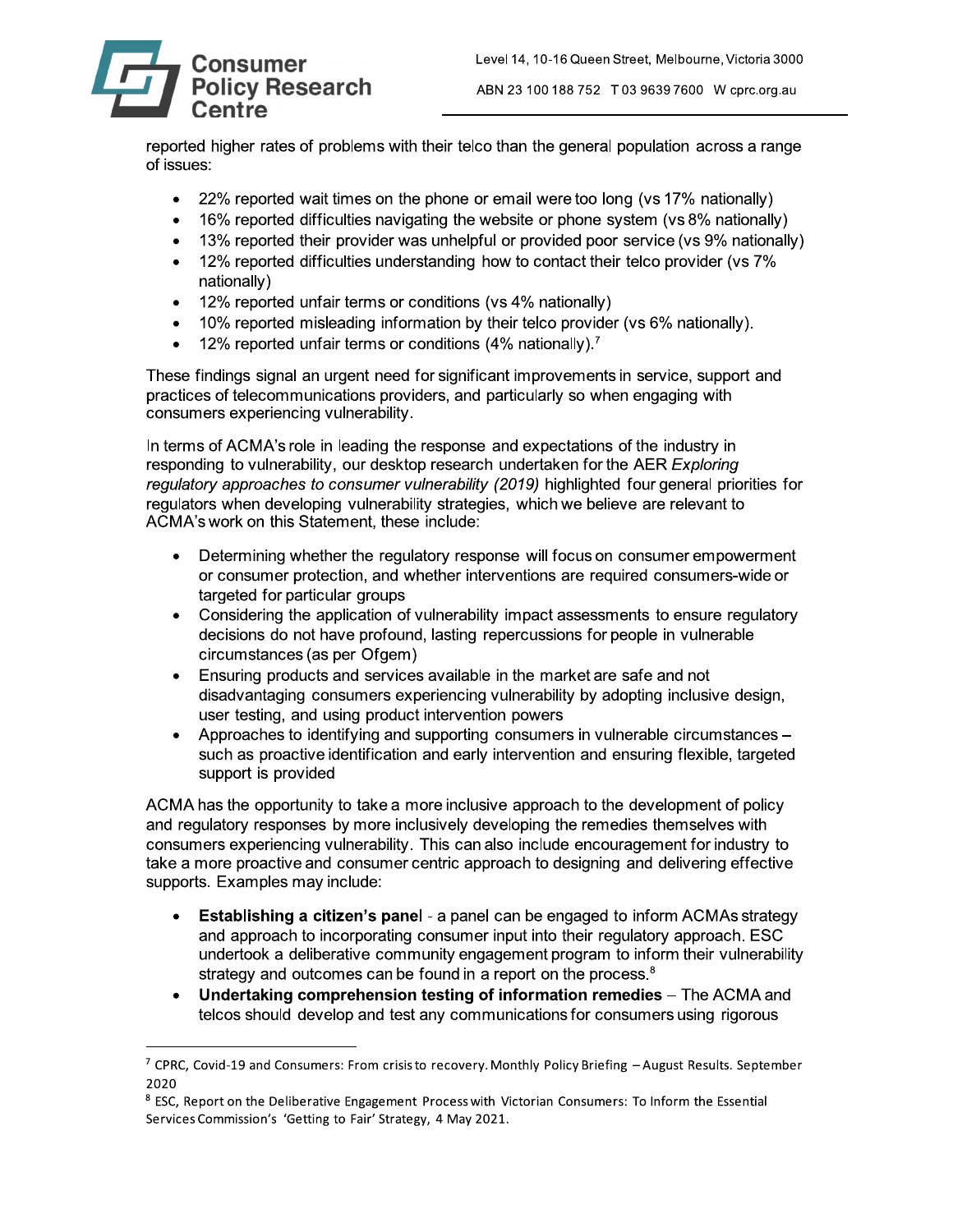

ABN 23 100 188 752 T 03 9639 7600 W cprc.org.au

behavioural and user testing to ensure ease of comprehension of these communication materials. This is particularly important for consumers with disabilities, Indigenous Australians, or Culturally and Linguistically Diverse communities.<sup>9</sup> As recommended in our report on the preconditions for effective consumer engagement, interventions and remedies should consider the specific types of vulnerabilities and barriers being experienced and then create tailored outreach and intervention strategies.<sup>10</sup>

Lastly, we note that while 'consumer vulnerability' may be a useful shorthand term for regulators, industry participants and consumer advocates, it can be alienating when used directly with consumers. The term can be disempowering and stigmatising, and fail to reflect a person's own identity, strengths, and capabilities.<sup>11</sup> The ACMA might instead refer to "consumers experiencing vulnerability" both internally and in consumer facing materials.

CPRC also recommends that the ACMA develop a strategy to create a fair telecommunications sector that includes a focus on capacity building within the ACMA as well as the telco businesses, the ESC recently formalised its vulnerability strategy, while the Australian Energy Regulator is currently consulting on its own vulnerability strategy<sup>12</sup>.

#### **Recommendations**

- 1. ACMA develop a vulnerability strategy to create a fair, safe and inclusive telecommunications sector that includes a focus on capacity building within ACMA and in the telco businesses. This should include providing a timeframe for when telcos are expected to demonstrate improvement in practices.
- 2. Include additional priority areas, such as dispute resolution, debt and credit handling practices, and reporting, compliance, and enforcement measures.
- 3. Include more prescriptive detail and provide measurable indicators within each priority area.
- 4. The Minister for Telecommunications must finalise and implement the Safequards Review Part C as a matter of priority.

# **Statement of Expectations**

# Issue 1: Identifying consumers in vulnerable circumstances

The ACMA proposes that when identifying consumers who may be vulnerable, telcos should consider consumer vulnerability in terms of the circumstances that create risks of harm, detriment or disadvantage in consumers' interactions with the telecommunications market. Do you agree with this approach? If not, please explain and provide alternative thinking?

The proposed approach is an appropriate start; however, it could be interpreted as limited to focusing on just the harm and disadvantage from engaging with the telecommunications market. Any definition of vulnerability must include the potential broader economic and/or social exclusion impacts or harms and should reflect the cumulative harm to a consumers life that can be caused by poor access to or disconnection from either a mobile phone or

<sup>&</sup>lt;sup>9</sup> CPRC submission to the Consumer Safeguards Review Part C: Choice and Fairness, 24 September 2020.  $10$  Solomon and Martin-Hobbs, Five preconditions of effective consumer engagement  $-$  a conceptual framework. Product information, consumer choice and market engagement. 2018.S

<sup>&</sup>lt;sup>11</sup> Emma O'Neill, 'Exploring regulatory approaches to consumer vulnerability: a report for the Australian Energy Regulator', Consumer Policy Research Centre, February 2020.

<sup>&</sup>lt;sup>12</sup> Essential Services Commission, Getting fair: Breaking down barriers to essential services, 2021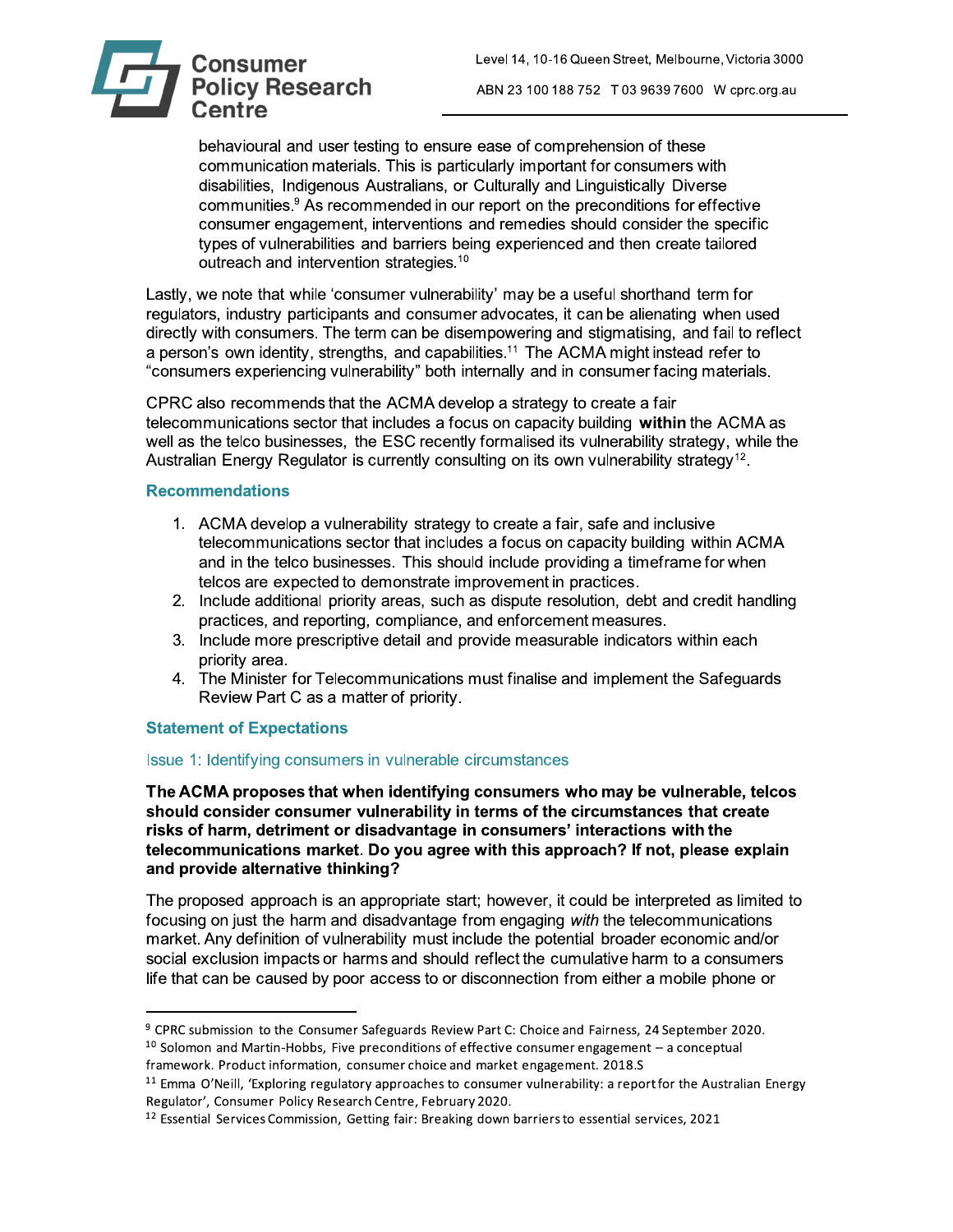

internet. The ESC Getting to Fair strategy definition is a good model to adopt for the telecommunication sector.

A person experiencing, or at risk of experiencing, vulnerability is someone who experiences barriers to accessing or engaging in the essential services we regulate or administer. As a result of those barriers, that person experiences economic and/or social exclusion or harm. Barriers can include event-based circumstances, systemic factors, and market-based factors.<sup>13</sup>

Going further than the ESC the definition should include place-based factors that contribute to or exacerbate the other barriers to access and support. This could be regional and remote areas or blackspots where the NBN is not available or where mobile reception is poor.

The Statement needs to reflect the fluidity and complexity of vulnerability. Someone may move in and out of the circumstances that contribute to them experiencing vulnerability. They may be trying to navigate multiple systems to seek support which compounds their experience of vulnerability.

Finally, the Statement currently places too much emphasis on consumers self-identifying as vulnerable. For many, they will not take this step and it is important that telco providers take proactive steps to identify someone at risk and to provide them support – especially when there is evidence that the products and services being accessed are creating unnecessary harm, regardless of circumstance. While we acknowledge the responsibility of industry to respond swiftly, appropriately and supportively once a disclosure of vulnerability is made. proactive methods to identify products and consumer behaviour which is demonstrably making consumers worse off should also be considered. This may include using data to identify patterns that could indicate someone is experiencing an issue. However, we caution there are risks this could be misused to profile consumers and prevent them accessing services. Any use of data needs to be transparent to consumers and reviewable. Partnerships with community organisations can also strengthen the ability to identify and connect consumers experiencing vulnerability with appropriate industry support measures. These should also be actively explored and supported.

# Issue 2: Setting expectations for telcos -priority areas

#### Are the ACMA's five proposed priority areas appropriate? Are there any other priority areas that should be substituted or included?

The five priority areas are an appropriate starting point. However, CPRC supports other consumer organisations such as the Australian Communications Consumer Action Network's (ACCAN) suggestion of including the areas:<sup>14</sup>

- Dispute resolution processes  $\bullet$
- Credit and debt handling practices  $\bullet$
- Success metrics, reporting and compliance against the Statement, even if a voluntary  $\bullet$ document.

#### Are the outcomes set out under each priority area appropriate? Are there any additional outcomes that should be specified?

<sup>&</sup>lt;sup>13</sup> Essential Services Commission, Getting fair: Breaking down barriers to essential services, 2021.

<sup>&</sup>lt;sup>14</sup> ACCAN response to consumer Vulnerability: Expectations for Telecommunications Industry. Draft for Consultation. 10 September 2021.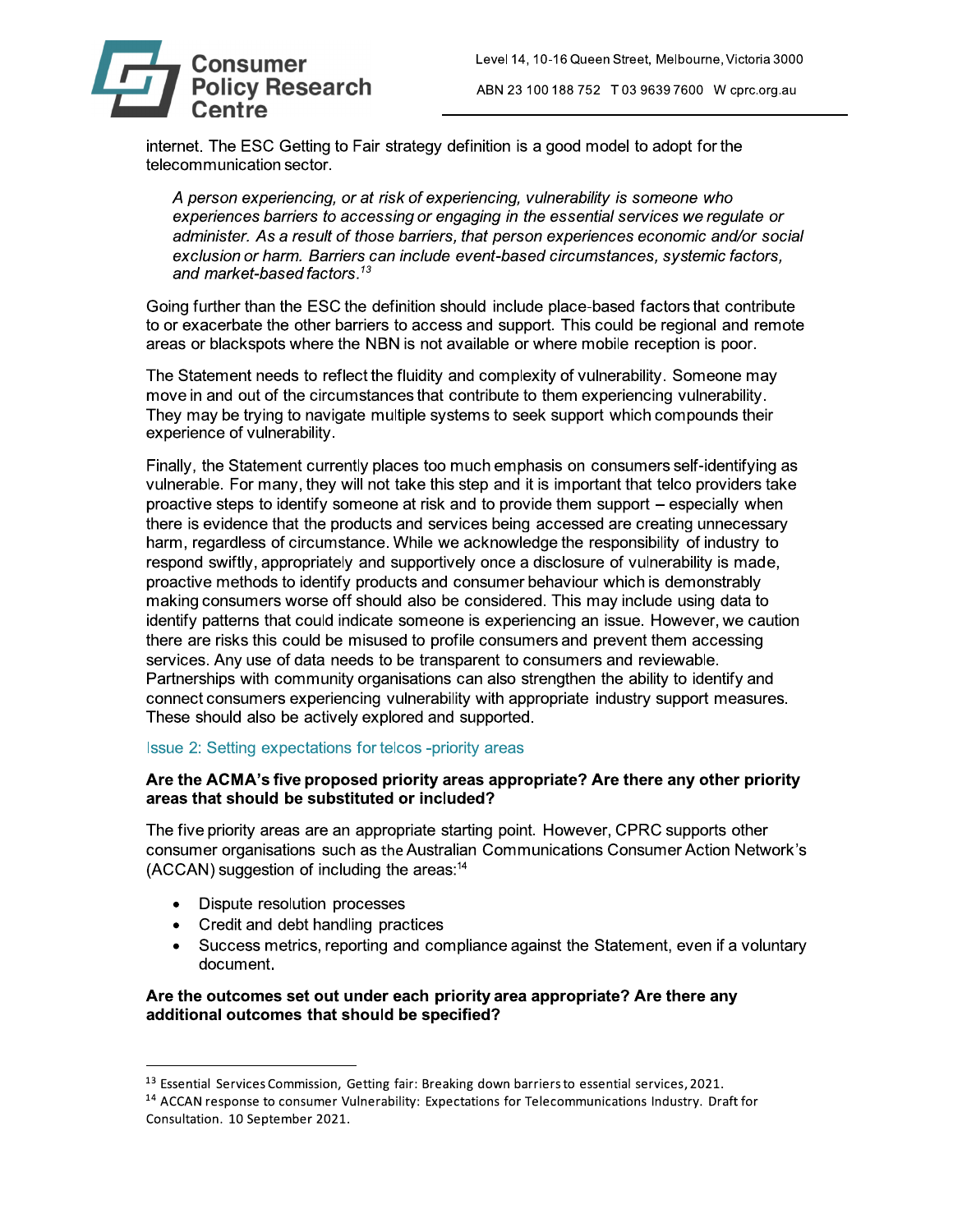

# Priority area 1: Internal business practices

The outcomes listed include ensuring staff who *may* interact with consumers facing vulnerability understand the importance of meeting their needs and receive regular training. All staff working at a telco should understand these issues and receive training if systemic change is to be achieved.

Telcos should outline how they will keep consumers' data, especially those experiencing vulnerability, safe and secure. This is particularly important for victim-survivors of family violence, where telco devices can be used to harass, target and track victims, or where abusive partners have joint access to an account and can find where a victim-survivor has moved to. This should be facilitated by the telco industry and ACMA developing a clear framework for the handling of data, as described in CPRC's report on Vulnerability, capability, opportunity – understanding consumer vulnerability as a key to unlocking benefit from the Consumer Data Right.

...in the design of internal processes to collect, analyse and communicate data that evidences the effects of the reform in terms of accessibility, usability, safety, and fair outcomes for consumers. Agreed terminology is important to be able to meaningfully compare effects in and across different sectors: to predict and detect problems, to outline desired outcomes, to perceive successes, and to clarify requirements or expectations incumbent on industry participants who want to make use of consumer data under the scheme<sup>15</sup>.

This will also be important if the Statement expects telcos to develop and track indicators on consumers who are experiencing vulnerability and their experience with a provider, to ensure these consumers are not put at further risks.

#### Priority area 2: Selling and contracting

The Statement should set clear expectations that telcos discourage poor selling practices and discourage commissions for upselling of products; these efforts need to be monitored to ensure compliance. Many of the factors that contribute to someone experiencing vulnerability are those that could lead them to being more suspectable to upselling or misselling of products.<sup>16</sup>

Providers should be required to clearly articulate whether a consumer would be better off switching to another plan and the related changes in plan pricing, fees and charges. This requirement was recently introduced by the ESC.<sup>17</sup> In 2017, energy retailers across the National Energy Market were required to write to consumers to notify them when their discount offers, or contracts were due to expire and provide them information on how to find a cheaper offer. Telcos should commit to notifying consumers if they could be on a better offer.

The ACMA should investigate the feasibility of developing a telco service and price comparison website like Energy Made Easy and Victorian Energy Compare. These websites are run by the regulator or State Government and all retailers must submit up to date plans

 $15$  Lewis, Nina, 2021, Vulnerability, capability, opportunity – understanding consumer vulnerability as a key to unlocking benefit from the Consumer Data Right, Consumer Policy Research Centre

 $16$  Financial Counselling Australia, Telcos and Financial Hardship. Feedback from the Frontline. April 2021.

<sup>&</sup>lt;sup>17</sup> CPRC submission to the Consumer Safeguards Review Part C: Choice and Fairness, 24 September 2020.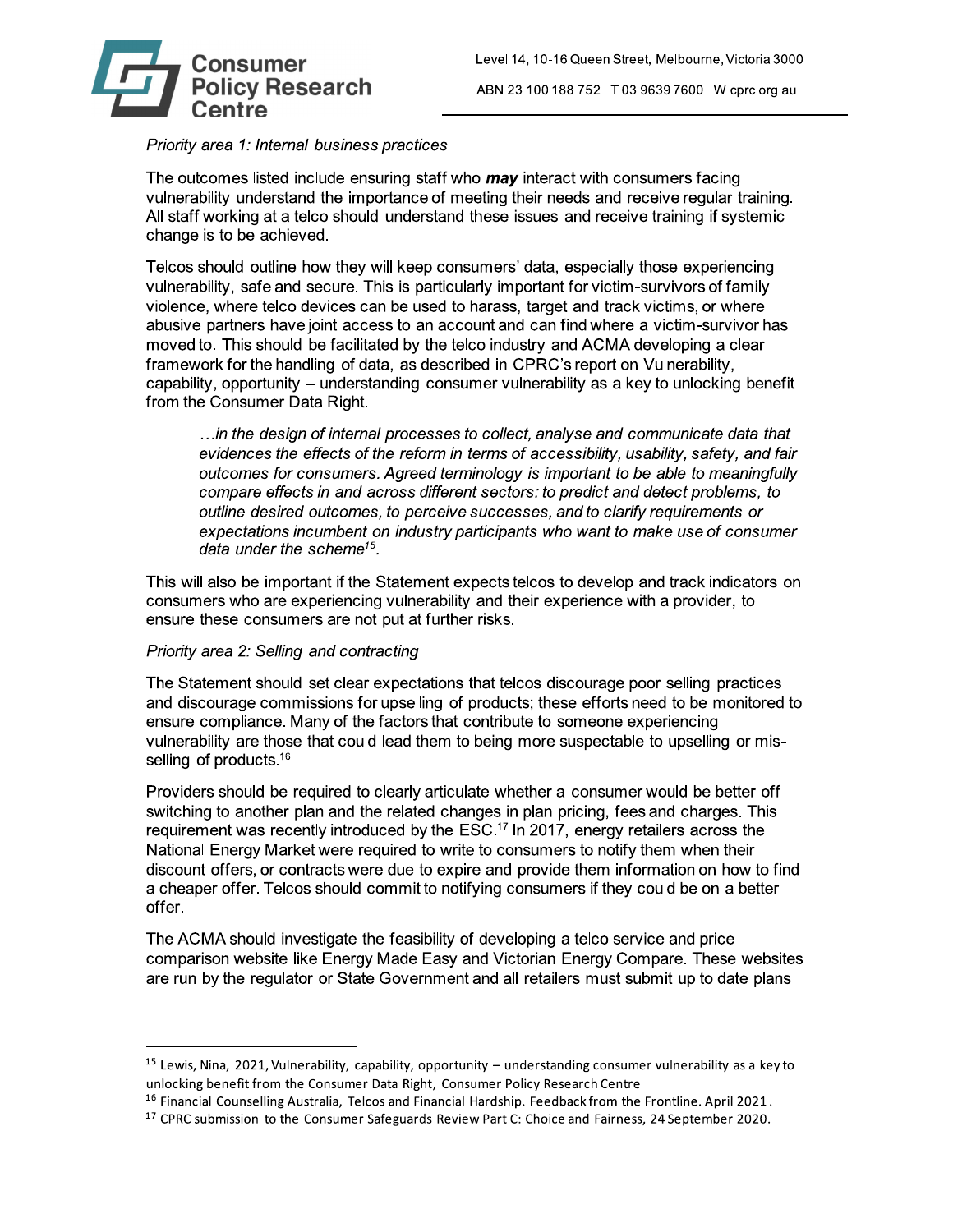

and tariffs to these websites. This provides trusted information for consumers and allows regulators to have visibility over energy prices.

#### Priority area 3: Consumer service

As more providers rely on chat bots/AI as a primary contact point, businesses must outline how the use of chat bots and AI will not become a further barrier to accessing help and outline alternative pathways for consumers to access support.

Telco businesses need to clearly promote a general consumer support number for consumers to be able to call for support or remediation when issues arise. CPRC is about to publish a Sector Scorecard which measured consumers' experience of business conduct across key sectors from May to December 2020. We found the telco sector had the worst user experience and accessibility score out of the six industries assessed.<sup>18</sup> When we spoke to consumers as part of qualitative research<sup>19</sup> conducted by between June and August 2021 about life as a consumer today. They expressed frustration by the inability to be able to contact businesses and often feel forced to resolve issues online or via email when a phone call might be the easiest or preferred approach.

"What I've been finding is that we're being pushed to go online to contact companies. I've noticed in the last six months this has escalated more, companies saying 'there's a website, contact the website, or send an email'. You can't talk to a company there and then. And that is frustrating." Regional NSW

"... is that certain companies now are actually cutting off the ability to speak to agents and you can only resolve a consumer service queries through a digital interaction. The fact that voice has been cut off is frustrating" Melbourne. Victoria <sup>20</sup>

An inability to contact a service provider and speak with someone causes unnecessary stress and makes it more difficult for people to seek help or make a complaint.<sup>21</sup>

# Priority area 4: Financial hardship

The ACMA publishes an annual 'state of play' report using finical hardship data from selected telcos which found that only 46.7% of consumers exiting a financial hardship arrangement did so successfully<sup>22</sup>. This data is only from nine telcos, so the problem may be underrepresented and could be much worse. In addition, the ACMA reported that "over 2019-20, 4,080 residential financial hardship consumers were disconnected, and 5,515 consumers were subject to debt collection activities."<sup>23</sup> The Statement should establish concrete targets that direct the telcos to:

- reduce the number of consumers being disconnected
- reduce the total debt being held  $\bullet$
- increase the number of people exiting hardship arrangements successfully.  $\bullet$

<sup>&</sup>lt;sup>18</sup> CPRC, Covid-19 and Consumers: Sector Scorecard (September 2021).

<sup>&</sup>lt;sup>19</sup> CPRC, Consumer Wellbeing Report, Unpublished

<sup>&</sup>lt;sup>20</sup> CPRC, Consumer Wellbeing Report, Unpublished

<sup>&</sup>lt;sup>21</sup> OFGEM. Report; Vulnerable consumers in the energy market: 2019

<sup>&</sup>lt;sup>22</sup> ACMA, Consumer vulnerability: expectations for the telecommunications industry. Draft for consultation. **July 2021** 

<sup>&</sup>lt;sup>23</sup> ACMA, Consumer vulnerability: expectations for the telecommunications industry. Draft for consultation. July 2021-page 10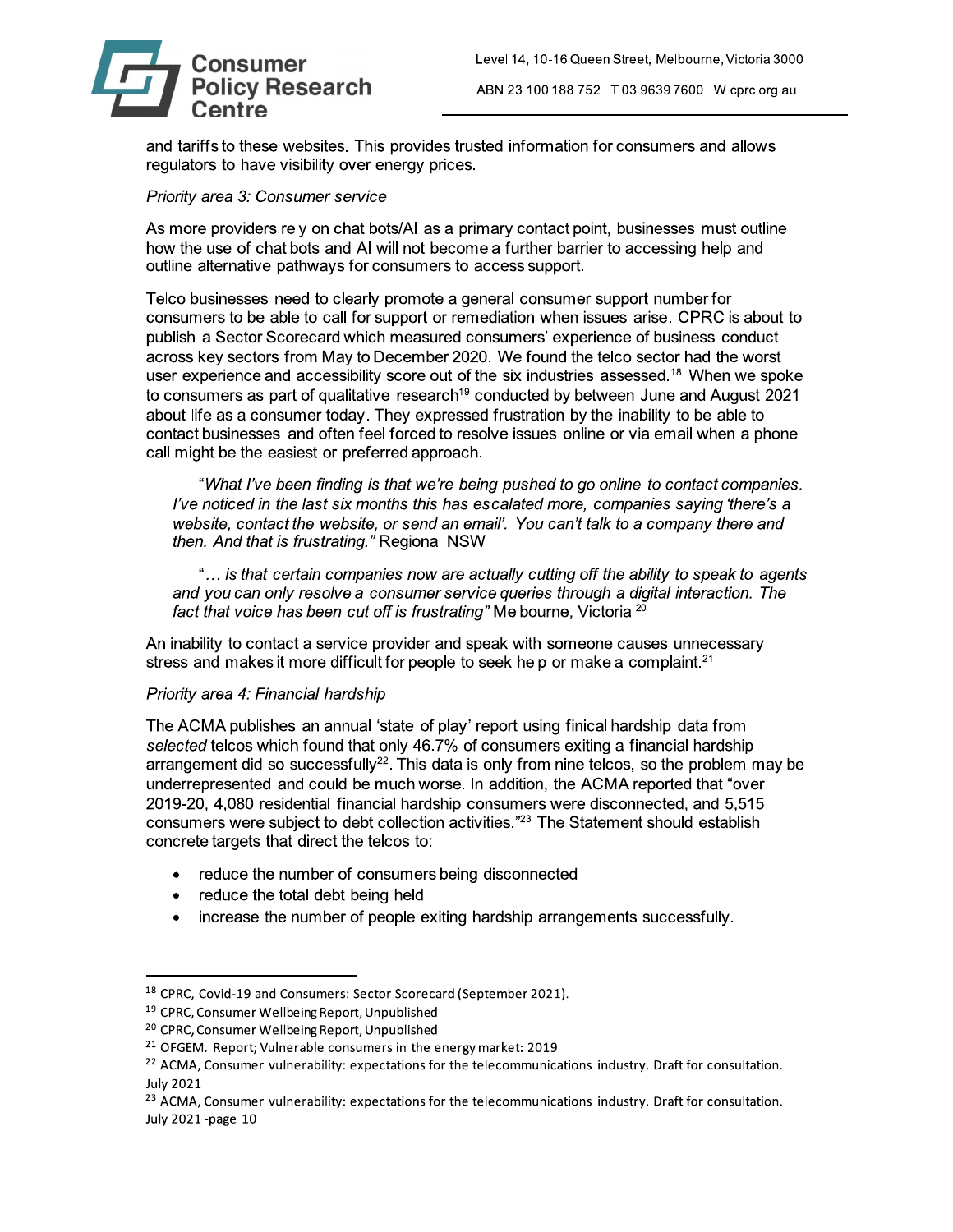

While there is guidance for the requirements for each supplier to develop a hardship policy within the Code, there is little guidance from ACMA on what the policies should include and how they should be applied. Consumers are experiencing different treatment and access to hardship support depending on the telco they are with.<sup>24</sup> There needs to be consistency in how the businesses apply hardship polices and they must do so in a fair and flexible manner. The ACMA should also publish the hardship policies of each telco on its website, to increase transparency and accountability for stakeholders and consumers alike, enable comparison of the polices in one place. In addition, hardship policies must be published with 'Easy English' versions to support consumer comprehension of their rights. This is similar to the process under the National Energy Retail Law.<sup>25</sup>

Priority Assistance (PA) is available for consumers in Australia, however it is limited to those diagnosed with a life-threatening medical condition and Telstra is the only company required to have a PA program. This should be extended to a wider group of consumers and a wider range of services such as broadband.<sup>26</sup> Providing PA to wider group of consumers might overcome concern about consumers not self-reporting as 'vulnerable' as this is a more positive framing for consumers to register with a company for further help. It is important that any PA programs ensure data is secure and up to date. This would reduce the need for consumers to be retraumatised by needing to repeat their stories to multiple consumer service agents.

#### Priority area 5: Disconnection

This section should include an expectation telcos report on the number of disconnections each year and seek to reduce the number of disconnections due to debt or hardship and should only occur as a last resort or where a customer has agreed as part of their hardship arrangement.<sup>27</sup>

#### Are the examples provided in the statement of expectations appropriate and realistic? Are there any additional examples that would assist telcos in understanding how to achieve the objectives?

The ACMA should create a Guideline outlining how they will administer the Statement and provide the telcos with the minimum level and type of data that should be collected to audit each telco's response to the Statement. The development of such a quideline would support telco businesses to implement better practices and, if developed with consumers and consumer organisations as a priority, it will reduce the need for each business to consult with time poor organisations, especially where a common standard and approach is necessary such as in the collection of data, reporting, and communication tools. This would then leave more time for tailored conversations between consumers, consumer organisations and businesses.

# **Other issues**

Without better compliance, enforcement powers and a broader framework improving consumer safeguards, the Statement will not be enough. COVID-19 has and continues to place great financial and emotional stress on people, the telecommunications sector should

<sup>&</sup>lt;sup>24</sup> ACCAN response to consumer Vulnerability: Expectations for Telecommunications Industry. Draft for Consultation. 10 September 2021.

<sup>&</sup>lt;sup>25</sup> https://www.aer.gov.au/retail-markets/guidelines-reviews/customer-hardship-policy-guideline <sup>26</sup> ACCAN, Priority Assistance Policy Position August, 2021

<sup>&</sup>lt;sup>27</sup> ACCAN response to consumer Vulnerability: Expectations for Telecommunications Industry. Draft for Consultation. 10 September 2021.